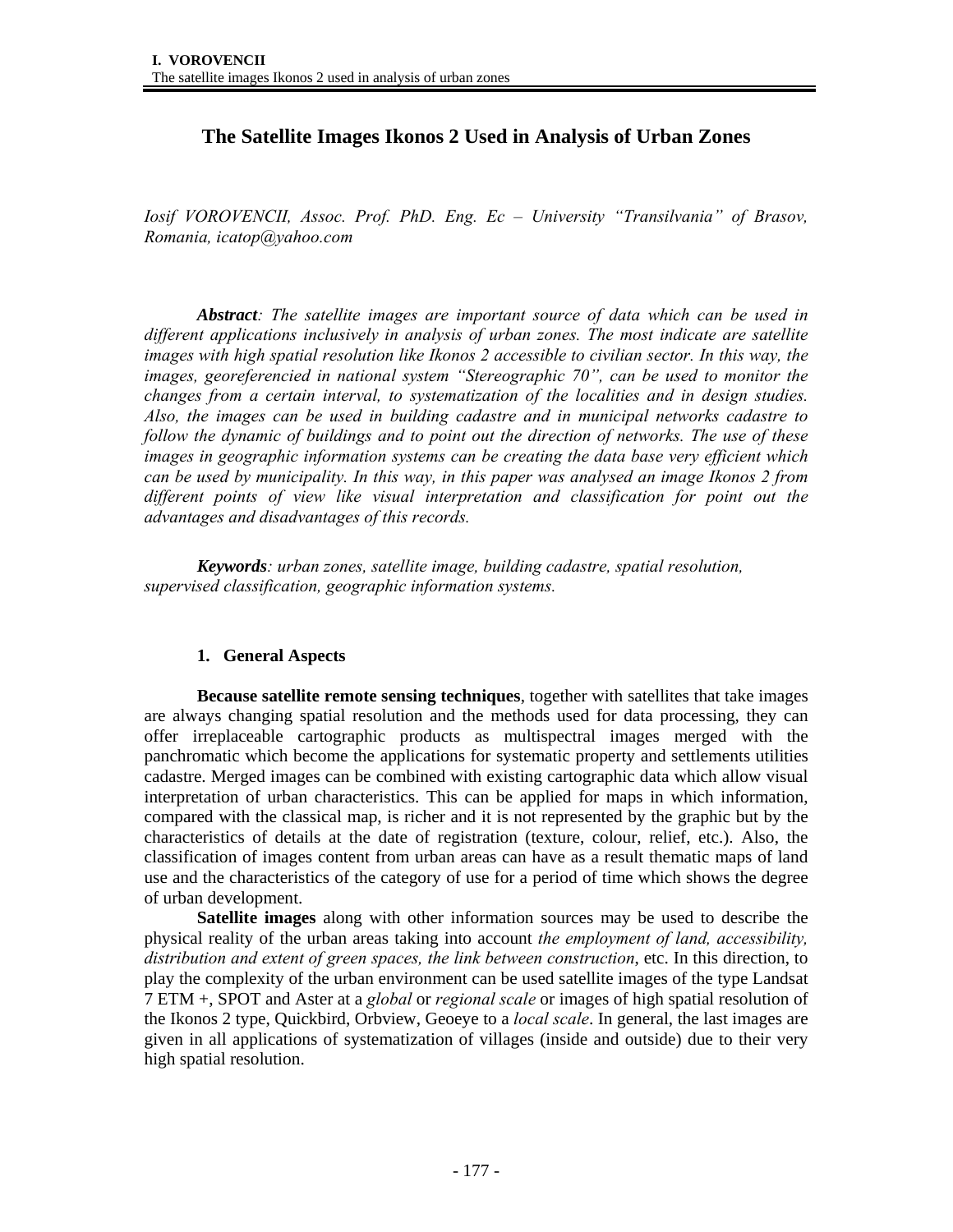### **2. Methods and materials**

In this paper it was used Ikonos 2 satellite image taken on city of Brasov in 2005. The image was recorded in four bands: in panchromatic with spatial resolution of one meter and in multispectral (red, green and blue) with the resolution of four meters. Cartographic materials used are the plans with curves at 1:5000 scale and the cadastral plans of the city of Brasov at a 1:1000 scale.

The image was processed with the remote Erdas Imagine 8.6 and cadastral plans were made vectors using AutoCad Land R3. Registration Ikonos 2 and cadastral plans were georeferencied in the "Stereography 70" projection system to ensure a common basis for the overlaps. Screenshots were made using the ScreenHunter 5.1 Pro.

The methods used were visual interpretation and those specific for remote sensing satellite.

### **3. Results**

**The Ikonos 2 image** was radiometric processed in order to decrease the effects of the atmosphere during the takeover, thus ensuring the integrity of spectral data used in processing.

The research aimed to establish some direct criteria for employment of between field and highlighting the opportunities that satellite images of very high spatial resolution Ikonos 2 offer in identifying details of the built city.

**Visual interpretation** can be considered as a first step in image analysis. It identifies and establishes the urban environment quality by indicators defined by the interurban scale, which were built using variables that describe the quality of the environment. These indicators are developed using *vegetation-environment-construction association* of urban forms and *nature's material*. Variables used to construct these indicators relate *to employment land*, obtained using satellite images and *access to infrastructure* (green spaces, road car, train stations), expressed as distance and defined by the network of access roads and nature of the transport system.

The choice of variables related to employment of soil requires the recognition of urban details that must be taken into account in the needs of users. As such, the objective is not to identify all details of the urban city, but the use of specific indicators of urban environment. In this way there were taken into account the following details:

- ¾ *urban vegetation* (morphology, stratification, distribution, density).
- ¾ *constructions* (morphology, height) that determine the spatial organization of cities depending on which can be distinguish four types of *urban tissue*. The nature of the roof material can be, in certain cases, the only thing that leads to knowledge of the details and provides a leading indicator to differentiate people. For example, in Brasov a roof tile is generally characteristic for individual buildings (especially in the old city), a concrete roof is characteristic for blocks or pavilions and "gravel" roofs are representative for large assemblies buildings.
- ¾ *road* and *rail networks* (width routes, flow).
- ¾ *industrial areas* which are, as their type, sources of air pollution, noise and potential risk technology. Such targets cover in Brasov's built quite large areas where can be found large buildings such as industrial halls.

**Classification** of Ikonos satellite image 2 content was an objective of this paper which sought details of the spectral behaviour in urban areas for their use in systematic town activities. The content of Ikonos 2 image was classified into 6 classes considered to be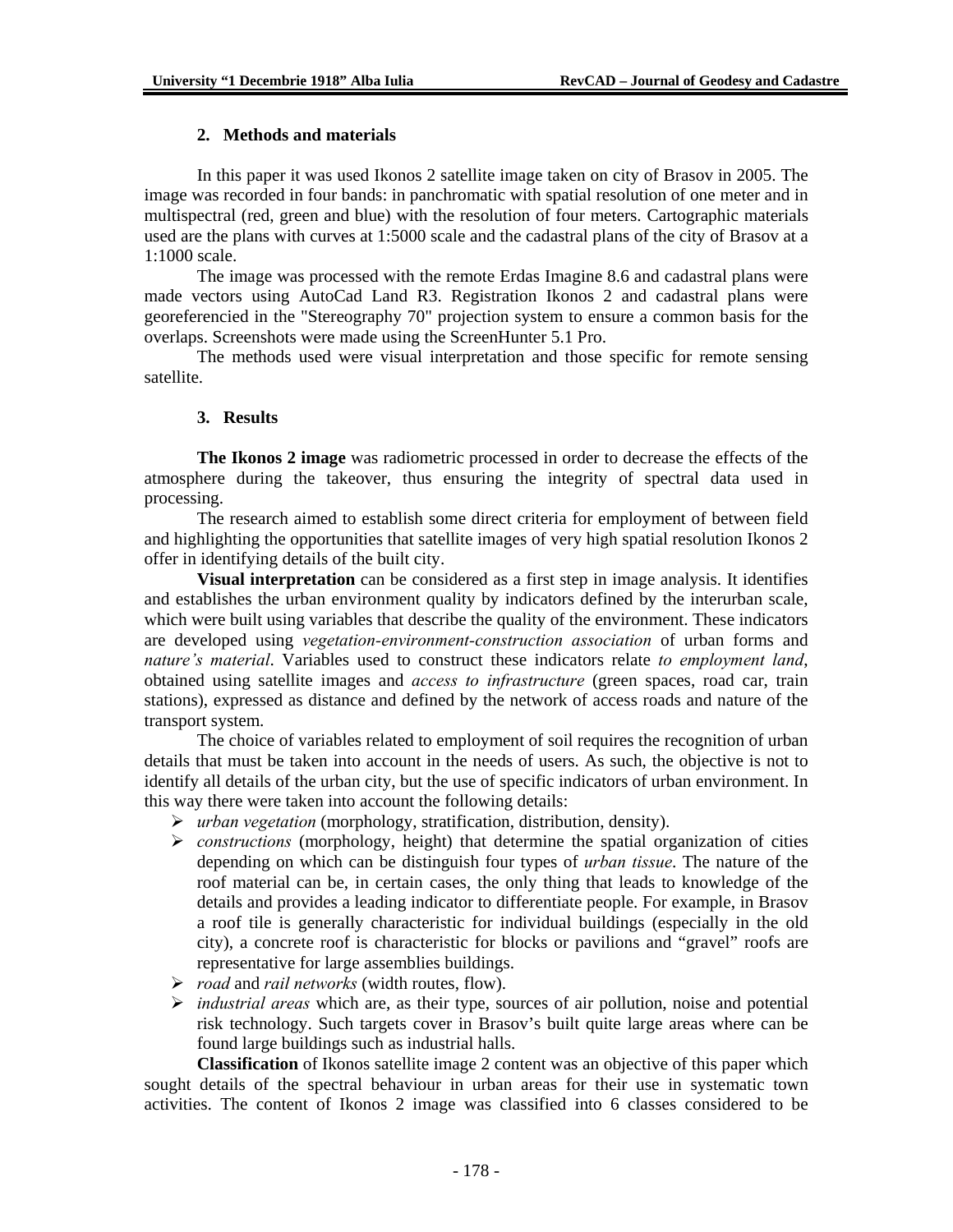representative for the city of Brasov, namely: *green areas*, *blocks* (concrete), *construction* (houses), *roads* and *parking lots* (asphalt), *industrial halls* and *shadow*. In the classification of the content of image it was used the *supervised classification* called the "*maximum likelihood*" in order to create more samples for each class of information after which they have been united. Further these samples were verified in terms of spectral, creating the reflectation spectral curves. It was calculated the spectral distinction and the matrix of errors (Table 1). Classification was done by six successive reiterations.

On the basis of classification were prepared *thematic maps* in which the classes of information are shown in different colours. For some applications the identification of details must be exhaustive (vegetation, buildings) and for others it is useful only to identify areas (industrial areas) (fig. 1).

| Classes of information      | Green    | <b>Blocks</b> | <b>Constructions</b> | Streets.     | Industrial Shadow Total |          |      |
|-----------------------------|----------|---------------|----------------------|--------------|-------------------------|----------|------|
|                             | spaces   | (concrete)    | (Houses)             | parking lots | halls                   |          |      |
|                             |          |               |                      | (asphalt)    |                         |          |      |
| Green spaces                | 396      | 0             | 0                    | U            |                         |          | 396  |
| Blocks (concrete)           | $\theta$ | 171           | $\Omega$             | ി            |                         | $\Omega$ | 173  |
| Constructions (Houses)      |          | 0             | 96                   | $\Omega$     |                         |          | 96   |
| parking<br>Streets,<br>lots | $\Omega$ | 0             | $\Omega$             | 119          | 4                       | $\Omega$ | 123  |
| (asphalt)                   |          |               |                      |              |                         |          |      |
| Industrial halls            |          | 0             | $\Omega$             | 5            | 215                     | $\Omega$ | 220  |
| Shadow                      |          | 0             | $\Omega$             | 0            |                         | 88       | 89   |
| Total                       | 396      | 171           | 96                   | 126          | 220                     | 88       | 1097 |

Table 1. Matrix of errors



Fig. 1. Ungraded Ikonos image (left) and classified image (right). Industrial Area.

Following completion supervised classification was found that urban areas are hardly classified due to heterogeneous nature of urban features. Moreover, the classification is more difficult as the spatial resolution of images grows due to increased level of detail of objects and spectral interval in which pixels are located. In this case the problem was the difficulty of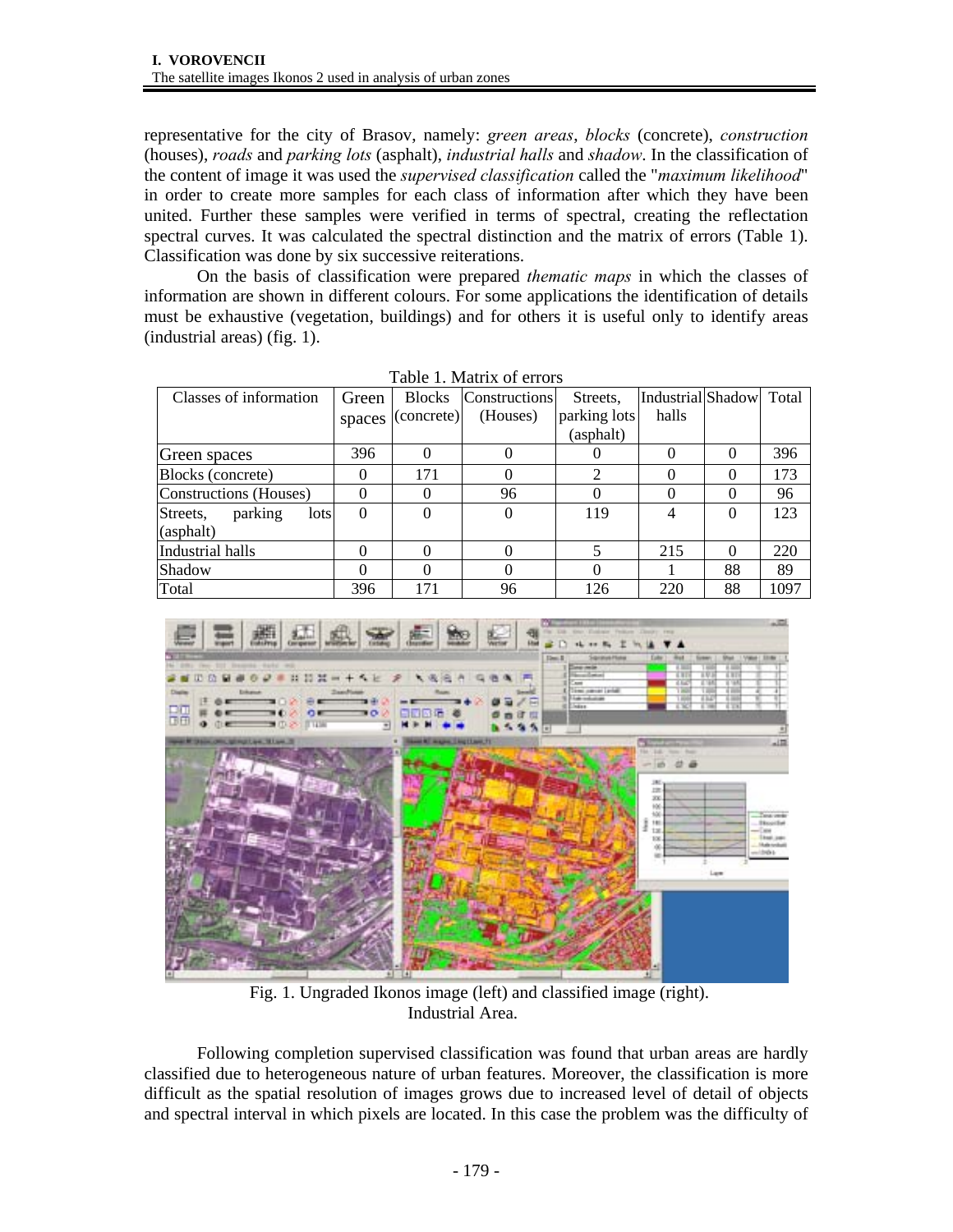separation of classes such as streets and buildings. In most cases, roofs of buildings are in various materials i.e. metal, concrete, tile and other and have similar spectral behaviour of the material constituting the roads (asphalt and concrete). The result is that the limits of roads and buildings are not distinct in the classified image (fig. 2).

**The establishment of density of buildings and inventory of plots** are two operations that can be achieved in good conditions after Ikonos images 2 reasons for which there were used two methods to assess the density of buildings. One consisted of using a window of 100 x 100 pixels, called the *analysis window*, which moves transversely on the image and provides a central pixel value based on the percentage of built area within its perimeter. This method makes it possible to view the density of buildings in a continuous manner. A second method involves estimating the density of buildings on each cadastral parcel based on the percentage of built area (fig. 3).



Fig. 2. Classification of Ikonos 2 image in which constructions are recorded.



Fig. 3. Estimating the density of buildings on Ikonos satellite image 2.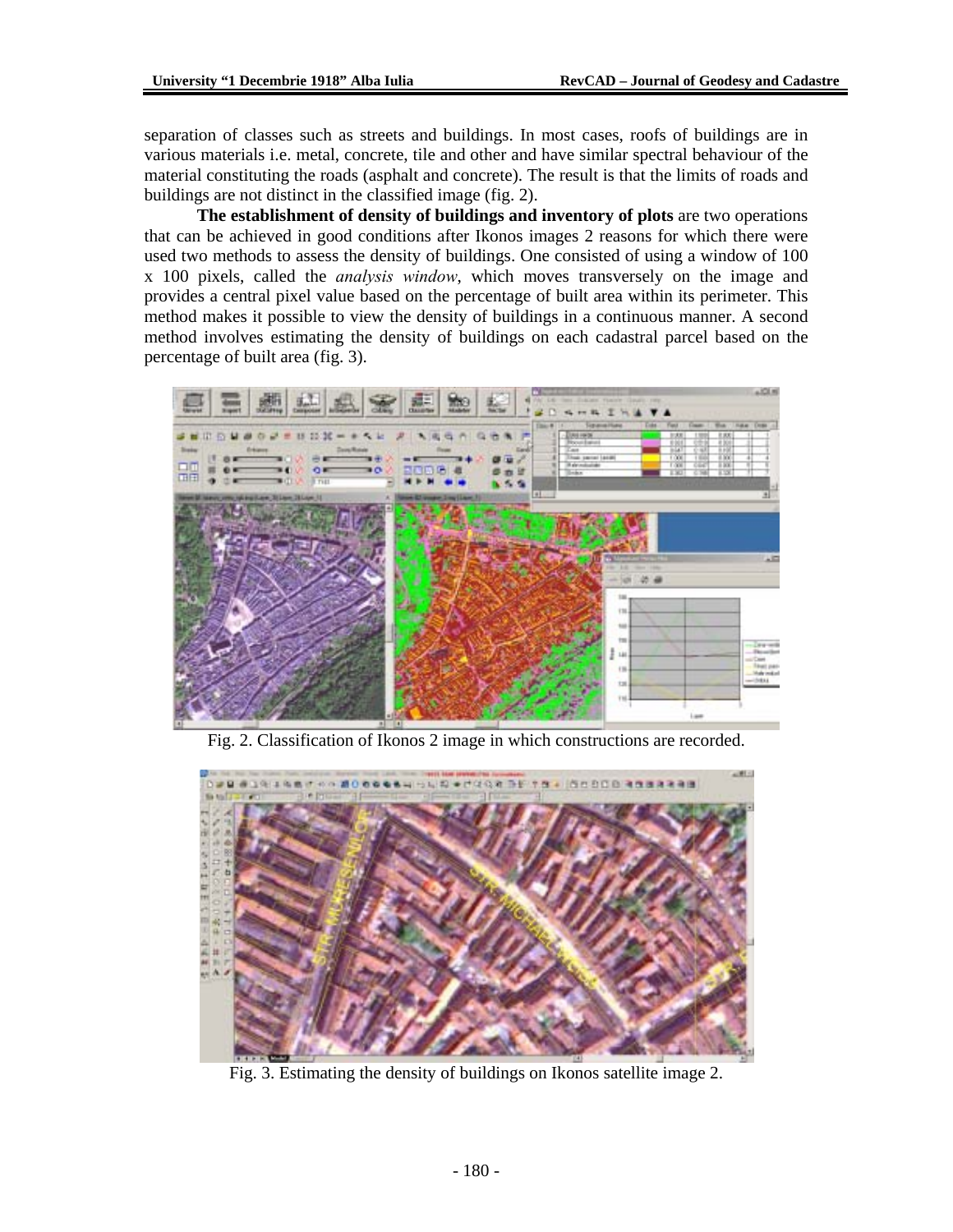In the field studies it was shown that when comparing inventory based on satellite images with a similar inventory based on cadastral information harvested by classical way it is obtained an accuracy of about 85% which is not sufficient for certain applications.

**Tracking changes** in urban areas occurred in a given period of time, taking into account the dynamics of construction in recent years, can be successfully achieved by Ikonos images 2. In this sense, the new construction can be pursued and by confrontation with urban area projects can be established if the law was respected. Also, verification can be made quickly without requiring movement in land which is efficiency and timeliness.

**Integration of satellite images** of high spatial resolution Ikonos 2 in database mayoralty alongside other data relating to systematic localities is a great advantage due to the rapid access and insurance of a raster view and not of a graphic one. Images from databases can be used in the *raster format* for *vector* layers overlap so that they provide an overview (raster and vector), offering the possibility to be kept in a separate layer in ArcGIS (ArcView, ArcInfo) (fig. 4). Achieving such a database allows immediate updates and by replacing the satellite images at certain time intervals the dynamic of systematic towns can be analyzed.



Fig. 4. Vector overlapping layer over Ikonos satellite image 2

## **4. Conclusions**

**To obtain** some acceptable results on classification, so that the satellite images of very high spatial resolution to *represent a high potential for systematic localities*, are linked to meeting certain *conditions*. *Firstly*, the movements caused by high angles of inclination compromise both visual interpretation and any overlap with existing data. Geometric corrections and couples of stereoscopic images of very high spatial resolution are needed to obtain raised results. *Secondly*, visual interpretation involves consuming a large amount of time for interpretation of large surfaces. In this sense, automatic classification is much more economical but less accurate. *Third*, if one plots the inventory built with buildings images of very high spatial resolution on large surfaces than the images should be taken over the entire surface and regularly updated. These conditions are not met because the current acquisition cost is prohibitive. A single Ikonos image provides only a limited view for observation of each region in good condition.

**In terms of classification** of content satellite Ikonos 2 images it has been found to be particularly difficult to distinguish certain details due to the similar spectral behaviour of the materials from which they are made. This is the case of differentiating low road streets and